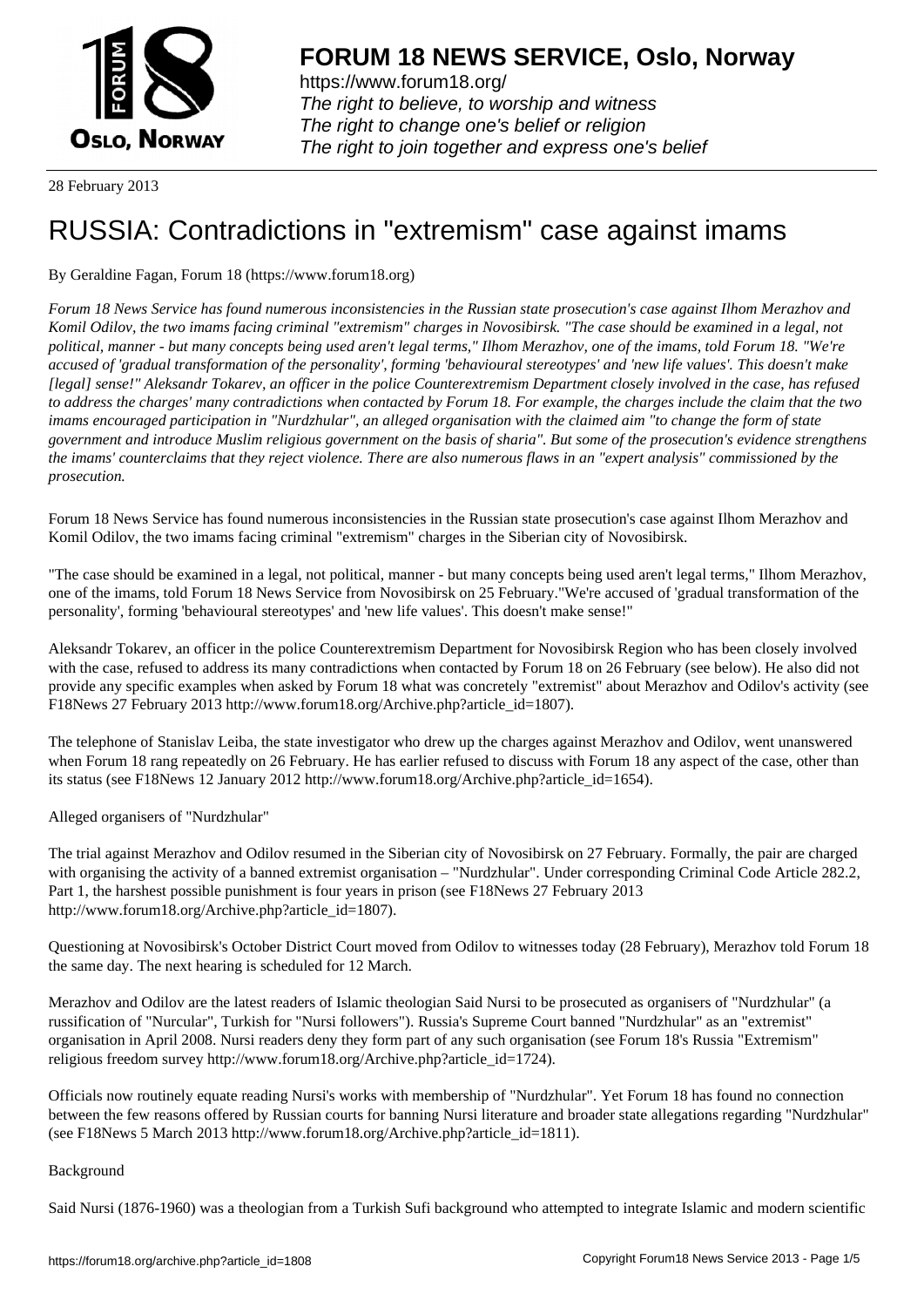Muslims and Christians should join forces against it. While Nursi spent many years in internal exile and prison under the rigidly secularist regime of Mustafa Kemal Atatürk, his works are now freely read in Turkey.

Some Russian regional officials are now stepping up their campaign against Nursi readers. Courts in Kaliningrad, Krasnoyarsk and St Petersburg have ruled 18 Nursi works "extremist" in recent months, and two Nursi readers stand accused of organising "extremist" activity following armed raids in the traditionally Muslim republic of Tatarstan on 14 February (see F18News 19 February 2013 http://www.forum18.org/Archive.php?article\_id=1803).

Jehovah's Witnesses are also a particular target of Russia's campaign against "extremism", and numerous Jehovah's Witness texts have been added to the Federal List of Extremist Materials. Distribution of titles on this List is banned throughout Russia. Despite continuing harassment and multiple prosecutions, however, officials have yet to succeed in imprisoning a Jehovah's Witness for "extremism" (see F18News 2 January 2013 http://www.forum18.org/Archive.php?article\_id=1786).

A criminal "extremism" case concerning membership of the banned Jehovah's Witness organisation in the Black Sea coast town of Taganrog continues, but has yet to reach court (see F18News 2 January 2013 http://www.forum18.org/Archive.php?article\_id=1786).

### No proof of violence

Seen by Forum 18, the 300-page Public Prosecutor charges dated 11 September 2012 accuse Merazhov and Odilov of encouraging participation in "Nurdzhular", whose aim is "to change the form of state government and introduce Muslim religious government on the basis of sharia".

The closest definition of "extremism" in the 2002 Extremism Law - "violent change of the constitutional order" – differs crucially by stipulating violence. Also in the charges, Tokarev of the Counterextremism Police does claim that "Nurdzhular" seeks "the creation of an Islamic caliphate under the patronage of Turkey, including by violent methods." Yet no evidence of violence is offered.

When Forum 18 pointed out this discrepancy to Tokarev on 26 February, he insisted there were grounds for banning "Nurdzhular" as an "extremist" religious organisation: "It's all in the Supreme Court decision of the Russian Federation!" When Forum 18 replied that the April 2008 decision was not publicly available and asked what was concretely "extremist" about Merazhov and Odilov's activity, Tokarev referred Forum 18 to the charges against the pair: "It's all laid out there!" He declined to answer further.

Some evidence reproduced in the charges in fact strengthens the imams' counterclaims that they reject violence. This includes undated personal correspondence on a computer seized from Odilov's flat, identified as between Merazhov and Russian journalist Nadezhda Kevorkova. Kevorkova criticises Merazhov for being apolitical: "If you were allowed to gather and read your Nursi books, you'd be indifferent to what is done to those who gather and read the Koran.. it's the anniversary of the massacre in Gaza, when your brothers were killed not for reading, but simply for existing.. and you sit and read your Nursi books."

Merazhov's response defends his rejection of armed conflict: "The spirit of Islam is not found in aggression.. The spirit of Islam is in sincerity, in conscious faith, in love of peace, in knowledge, in performing one's duties properly.. the essence of the works of 'Risale-i Nur' [Nursi's major work] and the activity of [its] students consists of serving the faith and the Koran using exclusively peaceful means.. this is a peaceful struggle, 'moral jihad' or 'jihad of the word'."

### No proof of "extremism"

Several of the charges' claims against Merazhov and Odilov do match corresponding legal provisions. According to allegations in the charges made by Tokarev of the Counterextremism Police, "Nurdzhular" seeks "the destruction of the integrity of the Russian Federation", "infringes upon the personality, rights and freedoms of the citizen," and propagandises "the superiority and inferiority of citizens on the basis of their attitude to religion".

These are all definitions of "extremist activity" in the 2002 Extremism Law (Article 1). Another claim - incitement of "enmity [vrazhda] between Muslims and non-believers" - is an offence under Article 282 of the Criminal Code (see Forum 18's Russia "Extremism" religious freedom survey http://www.forum18.org/Archive.php?article\_id=1724).

Again, however, the charges give no concrete examples concerning Merazhov and Odilov.

Many other accusations contained in the charges are in fact entirely lawful, such as forming "new life values, convictions and behavioural stereotypes".

Seen by Forum 18, a 4 June 2012 "expert analysis" commissioned by Investigator Stanislav Leiba even failed to find signs of "extremism" in the "extremist" Nursi titles Merazhov and Odilov are alleged to have distributed. In line with the charges against the pair, the 40-page "analysis" considered whether the texts called for "the destruction of the integrity of the Russian Federation" and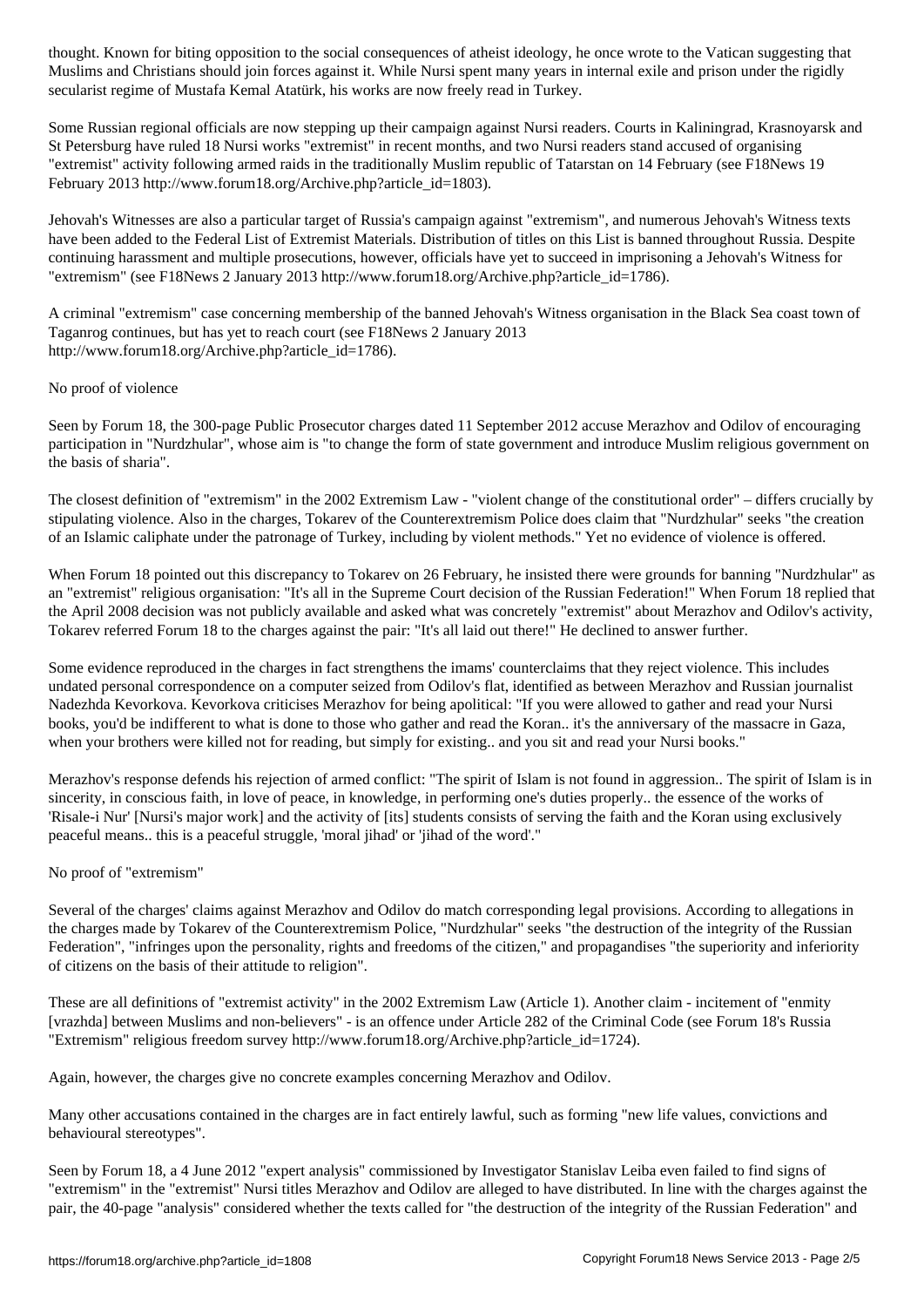support for hostile acts.

Three "experts" in religious studies, psychology and linguistics from Kemerovo State University who conducted the "analysis" did not find "extremist" elements in any of the corresponding eight texts. This was even though the same titles – in three cases, identical editions - have previously been ruled "extremist" and added to the Federal List of Extremist Materials.

"Experts" from Kemerovo State University have previously been used to provide "analyses" in support of prosecutions of Jehovah's Witnesses and failed attempts to have the most important work for Hare Krishna devotees – the Bhagavad-Gita As it Is - declared "extremist" and placed on the Federal List of Extremist Materials (see F18News 10 October 2011 http://www.forum18.org/Archive.php?article\_id=1623).

Belief in afterlife  $=$  "positive view of death"?

The official charge appearing closest to "infringement upon the personality, rights and freedoms of the citizen" is Tokarev of the Counterextremism Police's claim that "Nurdzhular" "forms groups among the population with a positive view of death and a willingness to sacrifice oneself in the interests of doctrine".

State-controlled national TV focused on this accusation when reporting the case against Merazhov and Odilov soon after its launch. On 25 October 2011 Channel 1 news announced that "Nurdzhular" supporters form "groups among the population with a positive view of death and a willingness to sacrifice themselves in the interests of doctrine." Rossiya channel also stressed that Nursi followers "formed – quote - groups among the population with a positive view of death" in its report the same day.

This claim appears to come from the June 2012 "expert analysis". While failing to find evidence of "extremism" in corresponding Nursi literature, the "experts" did offer one negative conclusion about the Nursi readers' activity: "a positive image of death" was allegedly formed during meetings at Odilov's flat that were secretly recorded by officials.

Unlike the state media's implications, however, the "experts" also emphasised that this evidence does not contain "direct calls for suicide or self-sacrifice". Instead, they stated, Nursi readers "propagandise a religious concept according to which death is the most important event and for which one must prepare.. Death is ascribed the qualities of a gift, eternal joy, liberation."

This conclusion is based on the following excerpt from a secret recording: "Death is the beginning of eternal joy. Thanks to death the soul leaves a cramped chamber for a wider expanse. The soul is saved.. if it weren't for death, there wouldn't be enough space on earth for so many people. Life would be worse."

No proof of "Nurdzhular" membership

The official charges against Merazhov and Odilov offer no evidence for the existence of "Nurdzhular" as an organisation.

Tokarev of the Counterextremism Police notes an April 2009 visit to Odilov's Novosibirsk flat by Turkish citizen Ali Ihsan Erdemir – "responsible for the dissemination of the ideology of "Nurdzhular" on the territory of the CIS (including Russia)". The FSB security service barred Erdemir from entering Russia in February 2010, Tokarev adds - but gives no evidence for his status.

The June 2012 "expert analysis" simply equates reading and/or promoting Nursi's works with membership. The "experts" assume that the unidentifed preachers in the secret recordings are members of "Nurdzhular" as they: refer to Nursi as "Beddiuzaman" ["wonder of the age"] and "teacher"; relate episodes from his life; and repeatedly refer to, cite and praise his work "Risale-i Nur".

Ironically, Merazhov and Odilov have been refused the right to challenge the April 2008 ban on "Nurdzhular", on the grounds that they are unconnected with that case. In the Supreme Court's 26 December 2012 explanation seen by Forum 18, Judge Nikolai Romanenkov returns the pair's request, noting: "You are not persons participating in the case."

No proof "extremist" literature was distributed

The official charges also maintain that officials found 227 and 37 Nursi titles at Odilov's and Merazhov's flats respectively on 11 October 2011 - all either parts of "Risale-i Nur" or directly related to that work.

Of these, Merazhov and Odilov are accused of distributing to their "house madrassah" [Islamic school] seven parts of "Risale-i Nur" determined "extremist" by Moscow's Koptevo Disrict Court in May 2007 and Krasnoyarsk's Railway District Court in September 2010: "A Guide for Women", "Thirty-Three Windows", "Message for the Sick", "Way of Truth", "The Staff of Moses", "Foundations of Brotherhood", "Tenth Word on the Resurrection of the Dead" (see F18News 29 October 2010 http://www.forum18.org/Archive.php?article\_id=1504).

The charges fail to match all but one title with the precise editions on the Federal List of Extremist Materials, however. This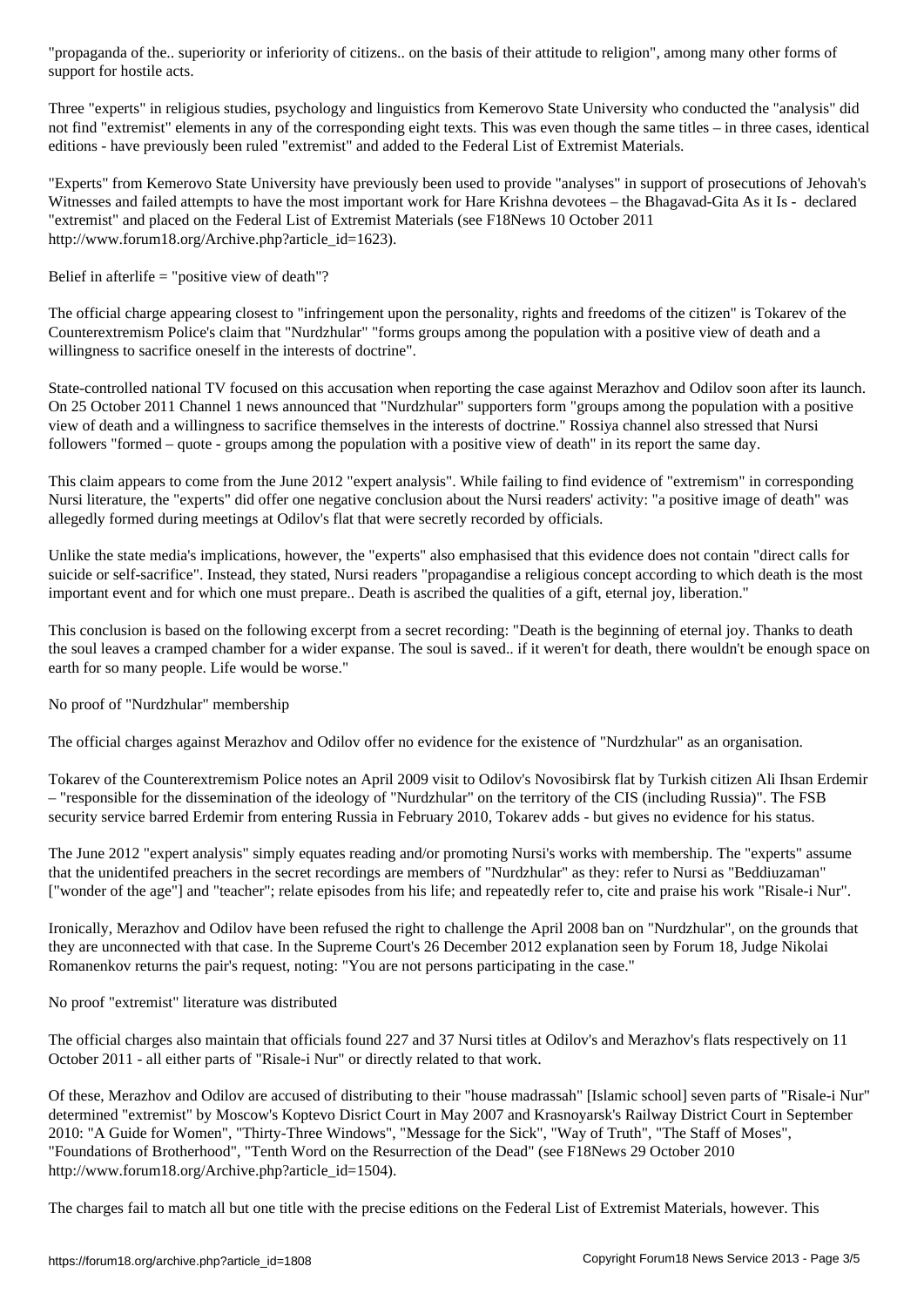February 2009 for publishing Arab theologian Muhammad ali Al-Hashimi's "The Personality of a Muslim" after expert analysis established that his edition was not identical to that on the Federal List (see F18News 27 July 2010 http://www.forum18.org/Archive.php?article\_id=1470).

Sergei Sychev, lawyer to Merazhov and Odilov, characterised this inconsistent approach as "Russian sloppiness [russkoe razdolbaistvo]" to Forum 18 on 21 February.

Previously, however, Tokarev of the Counterextremism Police has defended the practice, telling Forum 18: "If it is the same text but in another edition than the one on the List, it still contains extremist ideas." (see F18News 27 July 2010 http://www.forum18.org/Archive.php?article\_id=1470).

In this case, while "The Staff of Moses" was found on a computer confiscated from Merazhov's flat, it was an edition published in 2006. The same title at no. 56 on the Federal List has no publication date.

Similarly, the search of Odilov's home address found six Nursi titles featuring on the Federal List (some in multiple copies), but all the editions except one did not match the publication dates of those on the List. The exception – "Way of Truth", translated by Mirza-Ulugbek Abdullayev and Marat Tamimdarov and published in 2004, matches that at no. 55 on the Federal List. However, the title was found in a single copy, and no evidence is offered to prove that Odilov distributed it.

Further 11 October 2011 searches of Nursi readers' homes in Novosibirsk did uncover Nursi titles matching entries on the Federal List. Fekhruz Isayev's flat held a single copy of "Message for the Sick" translated by Marat Tamimdarov and published in 2003 – details matching no. 58 on the Federal List. However, Isayev's witness statement in the charges does not confirm that he received this from either Merazhov or Odilov, but rather that he bought Nursi titles for his personal use when visiting Azerbaijan in 2004.

Similarly, Uralbek Karaguzinov's flat also held a single copy of "Way of Truth" translated by Marat Tamimdarov and Mirza-Ulugbek Abdullayev and published in 2004 – details matching no. 55 on the Federal List. The flat also held a single copy of "Tenth Word on the Resurrection of the Dead", translated by Timur Galimov and Mirza-Ulugbek Abdullayev and published in 2005 – details matching no. 856 on the Federal List.

Again, however, there is no evidence that these texts were distributed by Merazhov or Odilov. In his witness statement, Karaguzinov confirmed ownership of a single, different Nursi title he obtained in a mosque in Kazakhstan in March 2011.

The June 2012 "expert analysis" also pays no attention to whether particular editions of Nursi works seized match those on the Federal List.

In only one instance – "Way of Truth" – was the edition analysed that found in Odilov's flat and featuring at no. 55 on the Federal List.

In another instance, the "experts" examined the edition of "Staff of Moses" at no. 56 on the Federal List – but this was not the edition found at Merazhov's flat. They also examined the edition of "Ramadan, Thanks and Frugality" at no. 51 on the List, but the charges do not make clear whether this was the same edition as copies of a similar title found at Odilov's flat.

While the 2005 edition of "Tenth Word on the Resurrection of the Dead" found at Karaguzinov's flat was that at no. 856 on the Federal List, the "experts" examined a different edition, published in 2010 and translated by Ibrakhim Salikh.

In the remaining four instances ("Foundations of Brotherhood", "Message for the Sick", "Thirty-Three Windows" and "A Guide for Women"), the experts examined the editions found in Merazhov's and Odilov's flats – but these were not those on the Federal List. (END)

For more background, see Forum 18's surveys of the general state of religious freedom in Russia at http://www.forum18.org/Archive.php?article\_id=1722, and of the dramatic decline in religious freedom related to Russia's Extremism Law at http://www.forum18.org/Archive.php?article\_id=1724.

An analysis of the way that the Russian authorities have used the Pussy Riot case to intensify restrictions on freedom of religion or belief is at F18News 15 October 2012 http://www.forum18.org/Archive.php?article\_id=1754.

A personal commentary by Alexander Verkhovsky, Director of the SOVA Center for Information and Analysis http://www.sova-center.ru, about the systemic problems of Russian anti-extremism legislation, is at F18News 19 July 2010 http://www.forum18.org/Archive.php?article\_id=1468.

A personal commentary by Irina Budkina, Editor of the http://www.samstar.ucoz.ru Old Believer website, about continuing denial of equality to Russia's religious minorities, is at F18News 26 May 2005 http://www.forum18.org/Archive.php?article\_id=570.